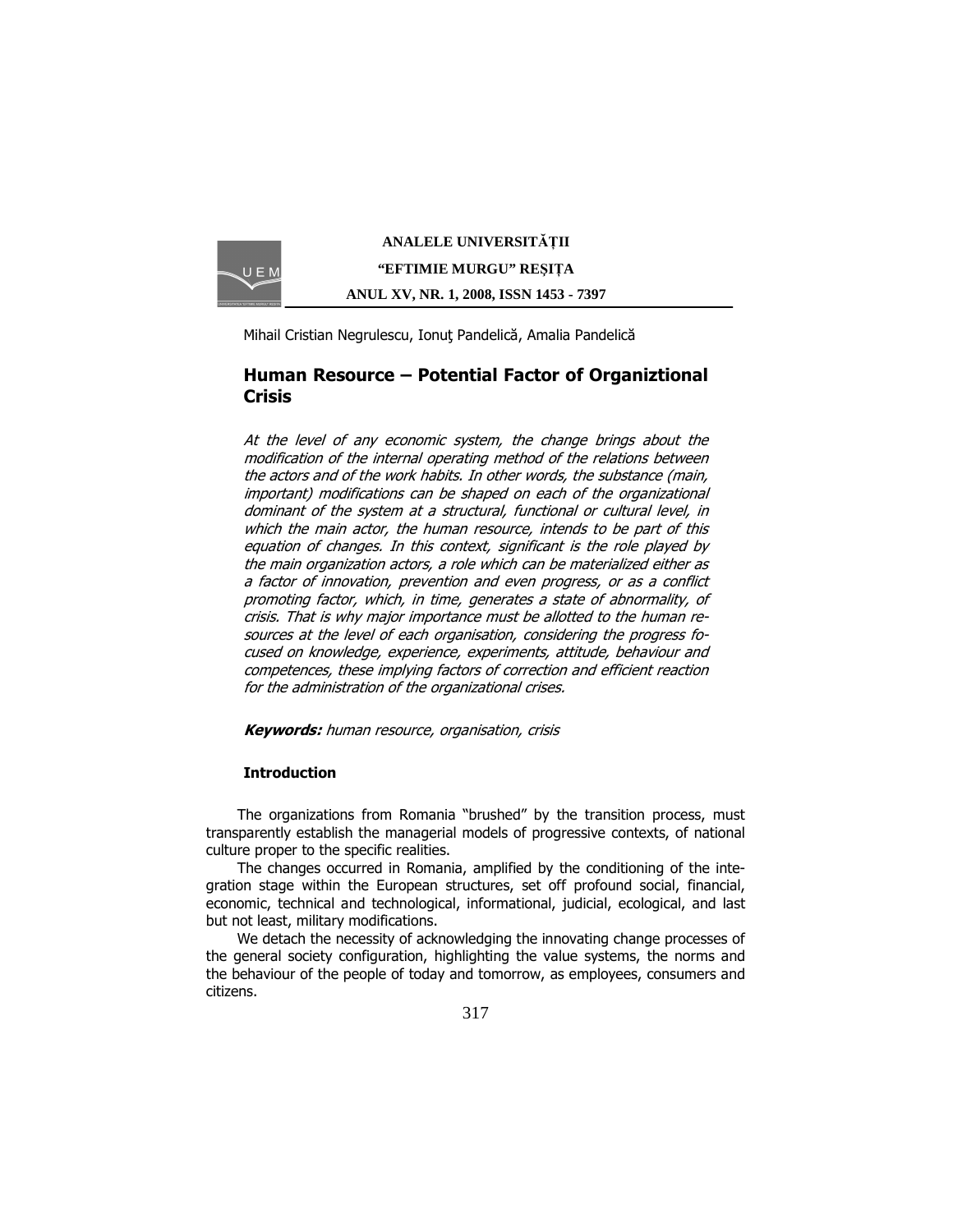Thus, a synthetic approach of the Romanian organization peculiarity requires the necessity to develop change processes, at the level of conception, as well as of the managerial activity aiming the registration of radical modifications, overdrawing the importance and the position of man in the leading systems and materializing the essence – change the vision about man.

#### What are organizations?

In order to elaborate a definite answer, one must connect the approach of the organisation with characteristic arguments of the institution and enterprise.

In this context, the enterprise is known as "the production, service and commerce economic unit<sup>1</sup> obeying some logical operating rules, of a rational merging and materialization of the production factors on account of a good management.

The evolution of the term "institution" encounters different significances, nowadays the sociology definition being the most significant one: "an institution consists of a complex assembly of values, norms and customs shared by a certain number of individuals"<sup>2</sup>.

In order to avoid confusions or misinterpretations, we must mention the signification that" the institution is a body or an organization which develops social, cultural, administrative, etc activities"<sup>3</sup>. The institution is also perceived as a form of organising the social reports, according to the judicial norms established on fields of activity"<sup>4</sup>.

A foray in the evolution of the term "organisation" indicates the following significances:

- "communities of individuals and groups activating together in order to achieve common objectives"<sup>5</sup>;
- "planned units, deliberately structured for the achievement of specific objectives"<sup>6</sup> ;
- "association of people with common preoccupations and conceptions, united according to a regulation, for the performance of an organised activity''<sup>7</sup>.

Referring to the above mentioned issues, points of convergence of organisations and institutions can be outlined, being materialized in modalities of structuring human resources based on value systems, norms, customs, faith, rules, principles, etc.

 $\overline{a}$ 

 $^{\rm 1}$  *Dicționarul explicativ al limbii române*, Ed. Univers Enciclopedic, București, 1996, p. 540

<sup>&</sup>lt;sup>2</sup> Larousse, *Dicționar de sociologie*, Ed. Univers Enciclopedic, București, 1996, p. 137

<sup>3</sup> Op. cit. DEX p. 496

<sup>4</sup> Idem

<sup>&</sup>lt;sup>5</sup> Oscar Hofman, *Management. Fundamente socioumane*, Ed. Victor, Bucureşti, 1999, p. 10  $^6$  Idem

<sup>7</sup> Op cit DEX p. 727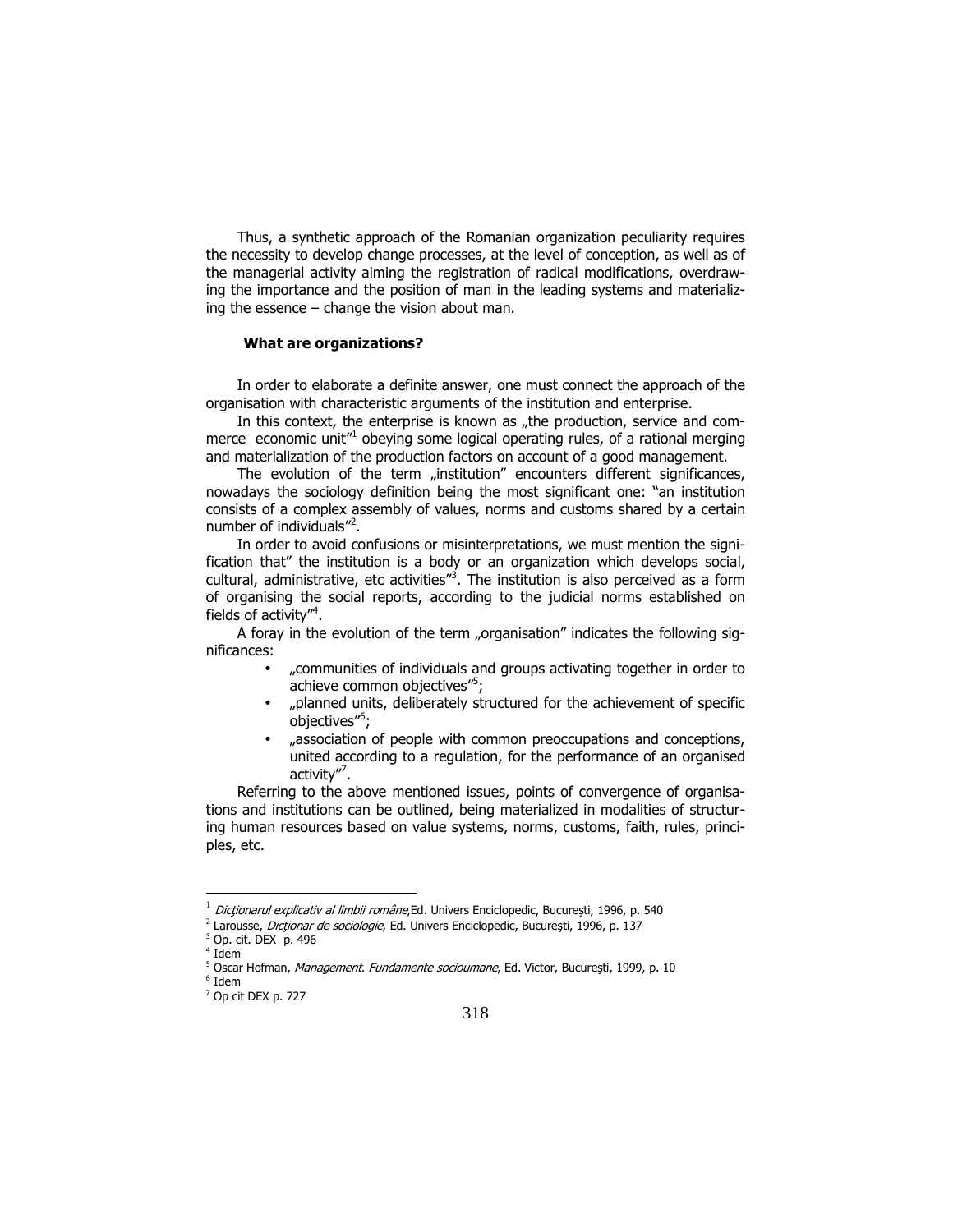The elements that build the fundament of an organisation are: individuals and groups, tasks and technology, structure, processes, linked to management, which from a strategic perspective, must allow and also stimulate the autonomous, creative and responsible action of economic and social actors. Thus, the organisations do not present themselves as neutral social realities, independent of the individuals' conceptions, being rather considered socio-human structures which benefit of particularities appropriate to a socio-cultural reality.

That is why, the present brings into discussion the purpose for which the organisations are designed and developed with an evident human load. In other words, organisations are not only created by man, but they are also meant to satisfy him.

In conclusion, the organisations are structures created by individuals based on value systems, norms and principles registered in a document-regulation, in order to satisfy the needs of the implied human resources as well as of the beneficiary one, which are not implied.

### What is the organizational crisis?

Nowadays organisations function in a permanently changing environment, their adjustment capacity becoming a fundamental condition of success, of survival. The profoundness, complexity and accelerated pace of the technological, economic, social changes, decisively mark the organisational evolution, including the evolution of stress, of unbalance, urging for a modern organisation, perceived as a space of efficiency, of normality.

It is important to mention that the analysis performed on an organisation gravitates, methodologically, around the concept of normality, concept that implies relativity, but when this relativity emphasises, then disturbing factors, crisis promoters may appear. Thus, the organisation constitutes a space of crisis and the supreme test is constituted by the ability of the two main actors (organisation and managers) to cope with the crisis, to reinstate normality.

For a good perception and a relevant reasoning the crisis definition is imposed. Thus, the crisis, regardless of the approached field (economic, politic, cultural, ideological, and organisational) became a colloquial state, a reference notion quasi-present in the general language. From an organisational perspective, most definitions are trying to catch the events which affect them, even at the extraorganisational level, referring to one and the same thing – their state of abnormality.

The crisis represents a system with its own self-destructive cycles, supplying itself from its inner environment and expressing itself through the attraction of disturbances at all levels. In the attempt of defining the *organisational crisis*, the ones who appeal to the word "krisis", promote the decision as a final element of the evaluation, interpretation and communication process of the situation solving model. Thus arouses the idea that the decision would end the indecision and inca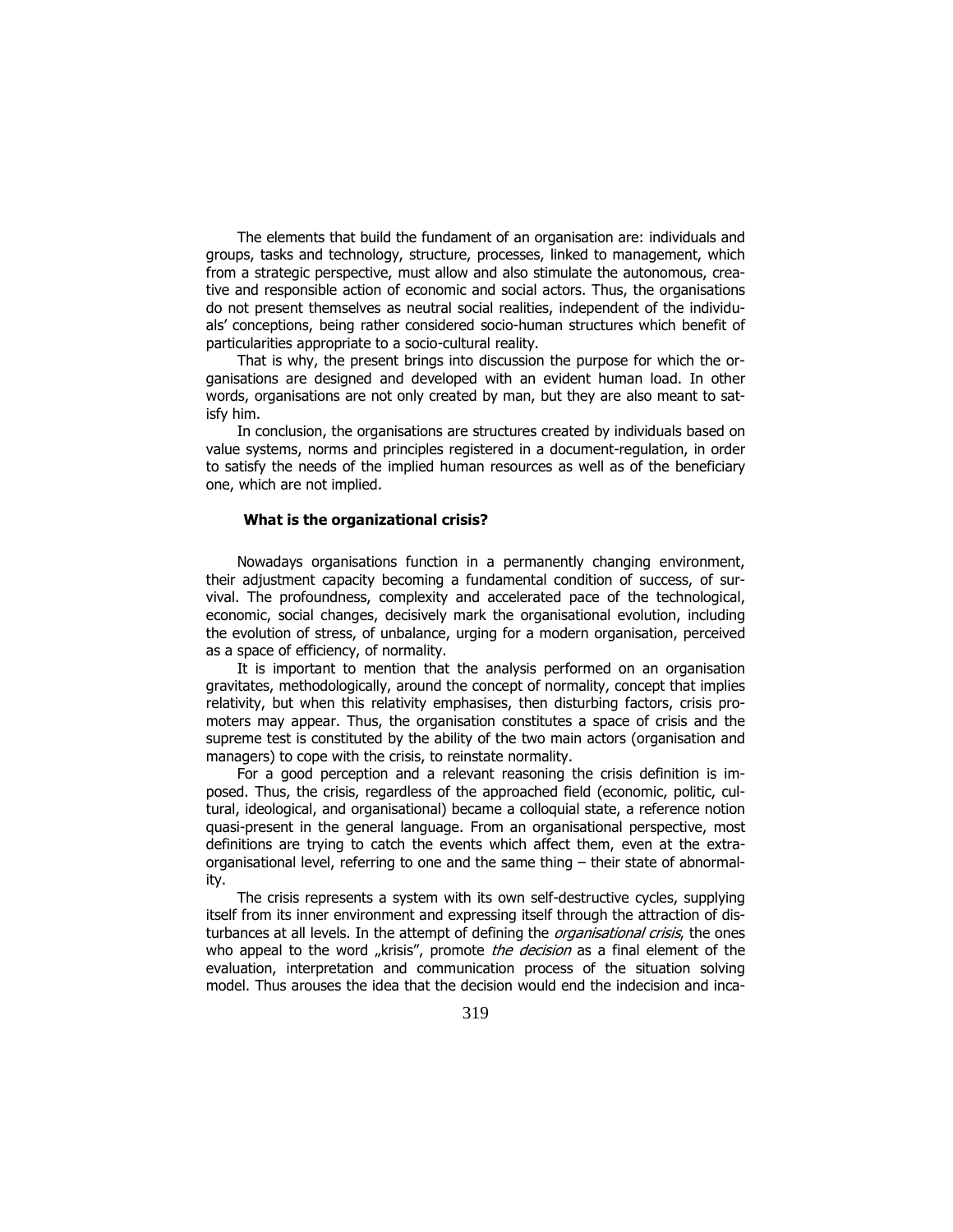pacity of solving and interpreting the problems which could endanger the cohesion and functioning of the organisation. It results that a crisis is determined by the period of the incapacity to decide, the functioning of the organisation being questioned or compromised.

In other words, the crisis promotes the idea of threat upon the organisation through the amplitude and the complexity of the registered modifications, including their impact, which can determine the indecisions at the level of management.

In this case, the crisis bears the significance of indecision, being assimilated to all unknown phenomena, which displease and discourage on an individual as well as organisational level.

Nevertheless, the approach of crisis from the specialist perspective is different.

The economists analyse the crisis after their criteria, assigning it the characteristics of some phenomena with fatal consequences for affected groups, organisations, communities: inflation, unemployment, stagnation, recession, when the crisis can be synonym with a interruption of the economic increase rate.

The sociologists identify the origin of the crises in the social injustices, in the decrease of motivation and initiative, in desertions at the level of social control mechanisms.

The psychologists consider the crisis a waste of individual identity, an effect of social experiences, induced by fear and uncertainty.

From the perspective of the organisational development, referring to the physical level, identifiable through human, material, financial and technological resources, as well as to the functional level, distinguished through the specific purposes and missions, norms, organisation culture, formal and informal relations, we conclude that a crisis can be distinguished through the dysfunctions registered at the two organisation levels creating the premises to threaten the fundamental principles, i.e. the identity and the reason it has been set up for.

Thus, we conclude that a crisis can be generated by causes such as:

- The lack of an internal control system or the defective functioning of the existing one;
- The lack of the internal code of norms, rules, standards or the formal existence of ROF and of the records afferent to the employed personnel;
- The existence of a conflict of interests, of the unfair competition generated by incorrect moral and professional conducts of some employees;
- The defective, empirical management at an organisational level,
- The exposure of the organisation at different risk categories, without an efficient administration system;

- Internal fraud etc.

All these are inflicted by the action of the fundamental actor, i.e. the human resource.

## Is the human resource a crisis factor?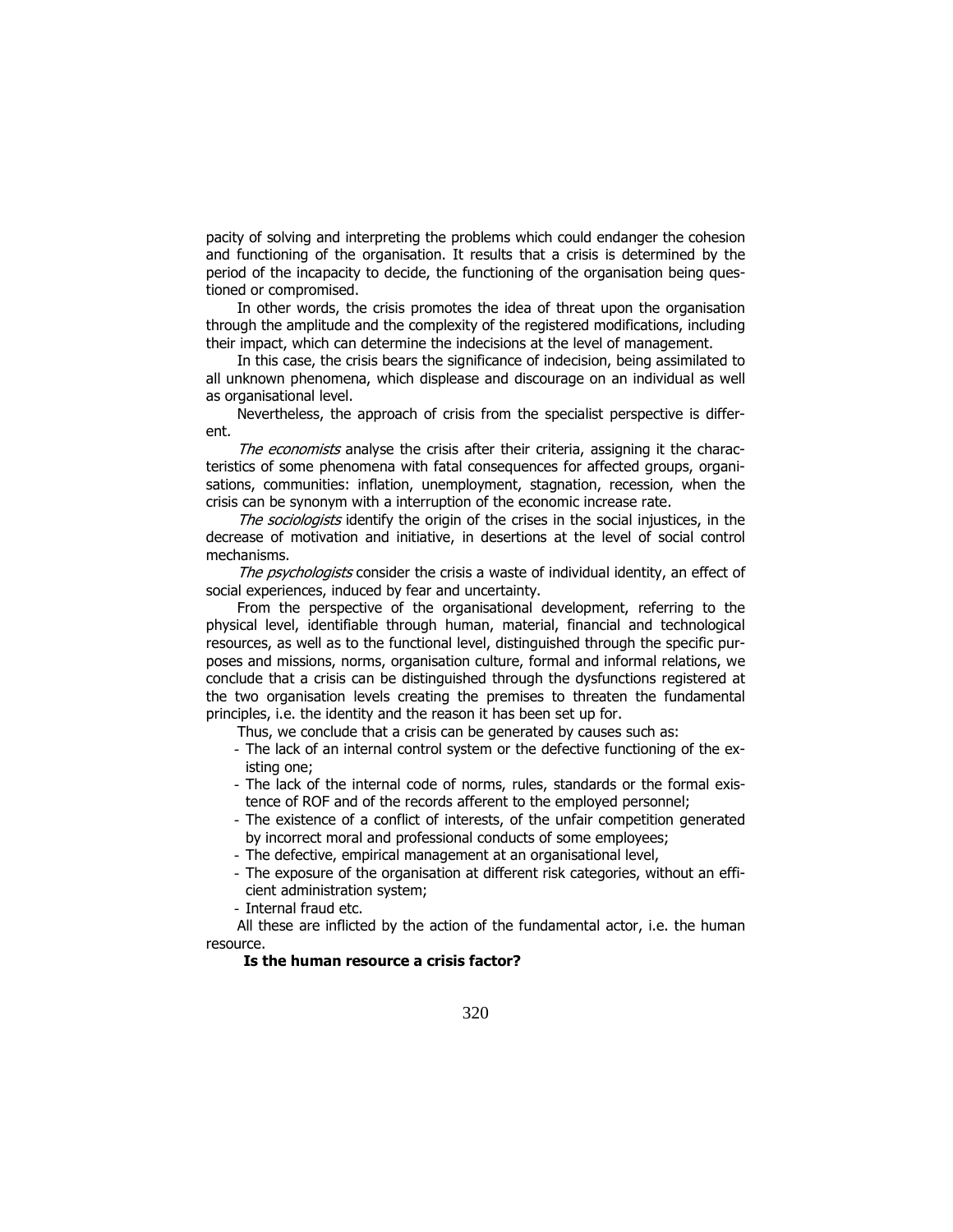It is of common knowledge that the economic and social activity implies the participation of all production factors and that their nature, structure and volume depend on the kind and sizes of the developed activities, on the capacity and capability of the human factor to efficiently value the provided means.

Also, any human activity requires actions of programming, organising, and coordinating at different levels the organisational structures, significant being the place and the role of the human resource management. Starting from the significance of the notion of resource as being that reserve of means that can be processed and subsequently fructified, the human resources can be attributed with the signification of "labour reserve the society disposes of, which can be used in different branches and fields of activity, being represented by the total of the elder population capable of working at the respective moment."<sup>8</sup> This interpretation of human resources sets off their active role as a sub-system of national wealth (analysed as a macroeconomic system) in the drive of the other sub-systems and which depends on their functionality.

The man, represented by its physical and intellectual skills, is constantly implied in any economic and social activity, in any labour process, and its work requires and supposes a consumption of labour resources in the respective fields of activity. In these conditions, the labour manifests itself as a production factor and the population as a premise (source) of work.

For every category of activity, the population represents a source of labour resource, a source of labour force input, in the conditions promoted by the European legislation referring to the persons able of working (the minimum age must not be lower than the minimum graduation age). That is why, it is important to mention that the size and the structure of the human resources depend on a series of factors, as follows<sup>9</sup>:

- demographic factors:
	- the national demographic policy;
		- familial planning;
		- birth-rate;
		- death-rate;
- socio-economic factors:

 $\overline{a}$ 

- the compatibility of the professional training with the social demands expressed on the labour market;
- standard of living;
- average lifespan.

 The above mentioned items represent a sustainable argument of the role of the human resource sub-system which created and still creates material resources that were gathered and are still being gathered generation by generation, based on their own experience, and amplified by the capitalization of the information storage in the public training system.

<sup>&</sup>lt;sup>8</sup> C-tin Roşca, *Dicţionar de ergonomie*, Ed. CERTI, Craiova, 1997 p. 379

<sup>&</sup>lt;sup>9</sup> C-tin Roşca, *Managementul resurselor umane,* Ed. Universitaria, Craiova, 2004, p. 6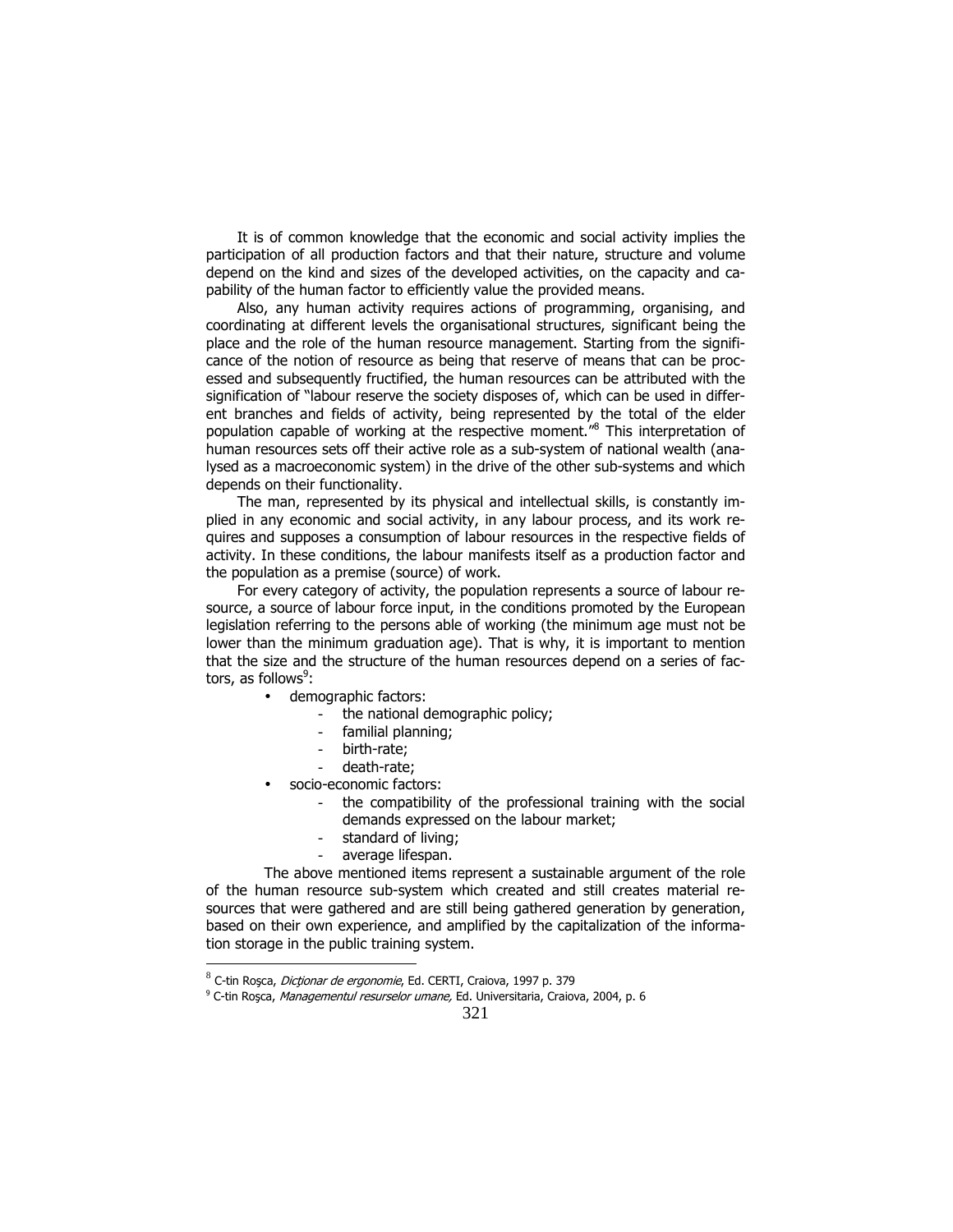A foray in the establishment of the human resources impact on the economic and social operation society sets off the process of mutual relations which materializes the action of the social actors (managers, employees) in order to reconstruct and promote the organisational skills that compete at the fulfilment of human and social needs.

Starting from one of the peculiarities of the moment (provided by the demographic factor), that of quantitatively limiting the human resources, it is qualitatively imposed to set off the most significant operational features of human resources:

- represents one of the most important investments, with results which are getting more and more evident with time;
- suppose most difficult managerial decisions;
- are considered rare resources with considerable influence on the competence based management;
- constitutes a category of regenerative resource managed by the diversity of educational processes;
- are rare, valuable, difficult to ensure and replace;
- represent a creation dominated source;
- dispose of a relative inertness at changes, compensated by a great adaptability to different situations;
- the lack of mental exercise and motivation creates the condition of perishable resource;
- are strongly marked by the time factor necessary for the mentality, custom, behaviour, etc, changes;
- it is a resource capable of blocking, of introducing new risk and uncertainty factors, consuming, but at the same time, promoting crises.

An approach of the human resource role at the level of organisations must be processed through management. In this context, it is important to mention the fact that the hypothesis, according to which the management as well as the managerial knowledge benefit of the principle of universality, is not topical, i.e. regardless of the situation, these can be transferred and implemented at the level of any country. For this reason, we can affirm that at the level of all Romanian organisations, a complex change process broke out at the level of conception, as well as at the level of specific management activities.

Considerable changes registered in the Romanian economy, also at the level of economic agents, are part of the process of market economy construction, a process of special complexity, which is denoted through multiple economic, social and political mutations, and their feasibility highlights the necessity of the management quality increase, on a functional level as well as from a structural point of view.

Thus, the Romanian economy represents the beneficiary of positive-qualitative consequences at the application of management for developed economies. The participative management implementation at the level of Romanian economic or-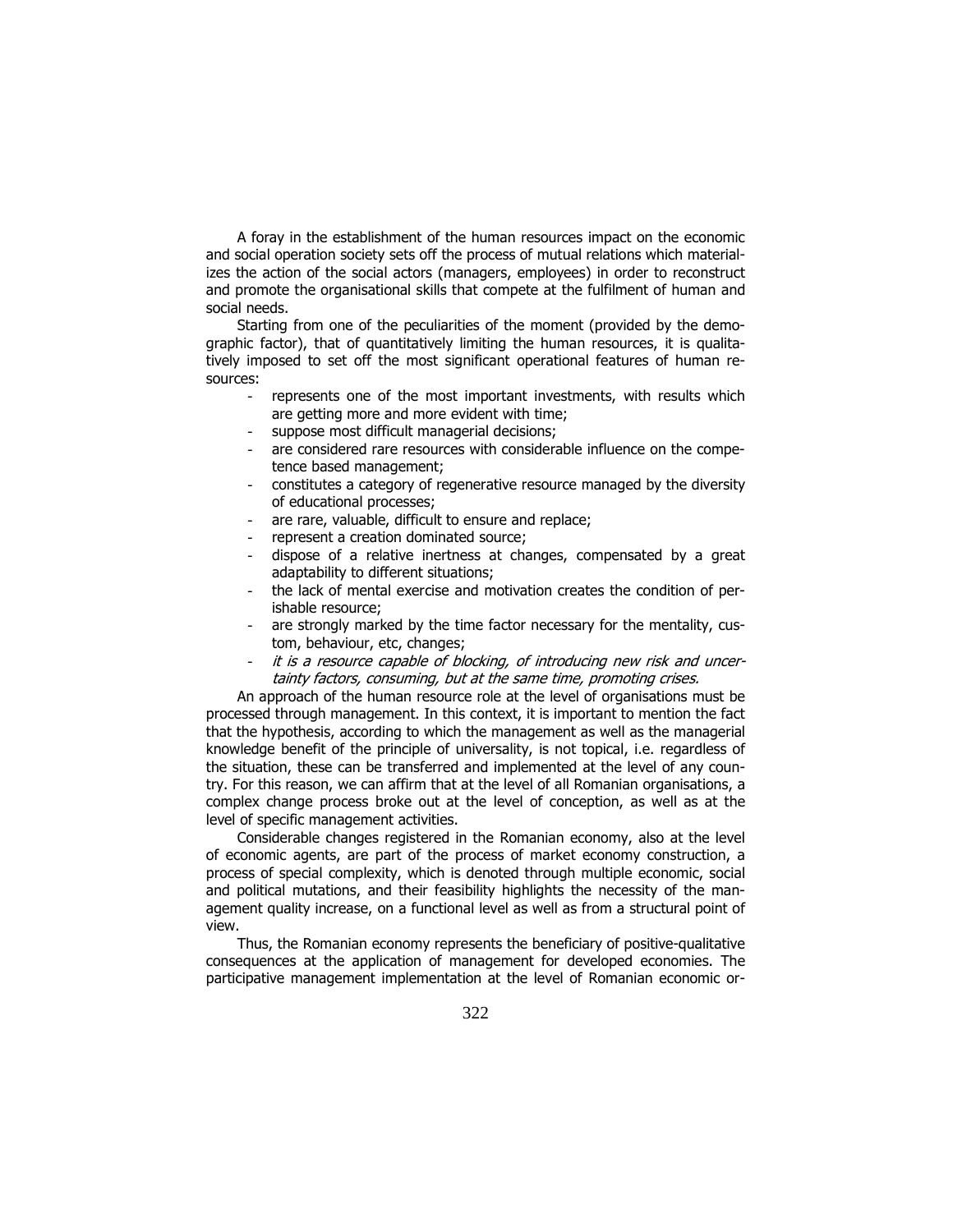ganisations promotes the indispensability of a management contract through which "the owner assigns to a manager the organisation, management and administration of activities based on some objectives and quantifiable performance criteria"[6]. This activity benefit of premises performed through the creation of participative management organisations according to Law 31/1990 republished and updated.

The management structures at the level of each organisation type must give much importance to the attributions, competences and responsibilities of the *par*ticipative management bodies in order to increase their competitiveness. For more information regarding the benefits of the participative management application in the Romanian companies and the imposed correction measures, a series of advantages and disadvantages of this kind of management are pointed out. Table no.1 presents some of these.

The main characteristic of the participative management is represented by the decision at each hierarchic level, ending with the work place, as well as the setting of the objective performance and the performance through team work.

Also, the organisational politics that aims the mechanism of emitting the decisions at the level of each economic organisation must start from the possibility of the employee to feel responsible for the organisation success, by registering personal success, leading to the premises of his implication when taking a decision. Table 1.

| Advantages                          | <b>Disadvantages</b>                       |
|-------------------------------------|--------------------------------------------|
| The increase of the general infor-  | Much time allotted to the consulting and   |
| mation level of the employees       | participation of employees at meetings     |
| The increase of the decision sub-   | The decrease of problem solving prompt-    |
| stantiation                         | ness                                       |
| The increase of the employee        | Amplification of the meeting expenses,     |
| number<br>setup<br>the<br>at<br>and | the material multiplication and the trans- |
| achievement of objectives           | port expenses of the persons from the      |
|                                     | participative bodies                       |

#### Conclusion

A simple survey of the above mentioned issues points out the role of the human resources in the organisations' activity from an executive as well as from a managerial, decisional point of view. As long as functional and structural modifications, imposed by the conditions of the integration of the Romanian society in the European community, are functioning at the level of organisations, unbalances such as disturbing factors, crisis promoters, may occur.

The main actor in this equation is the human resource, from an organisational point of view as well as from a social one. Thus, some of the extremely diversified external causes must be reminded:

- averse conjunctures supplied by the economic and labour market;